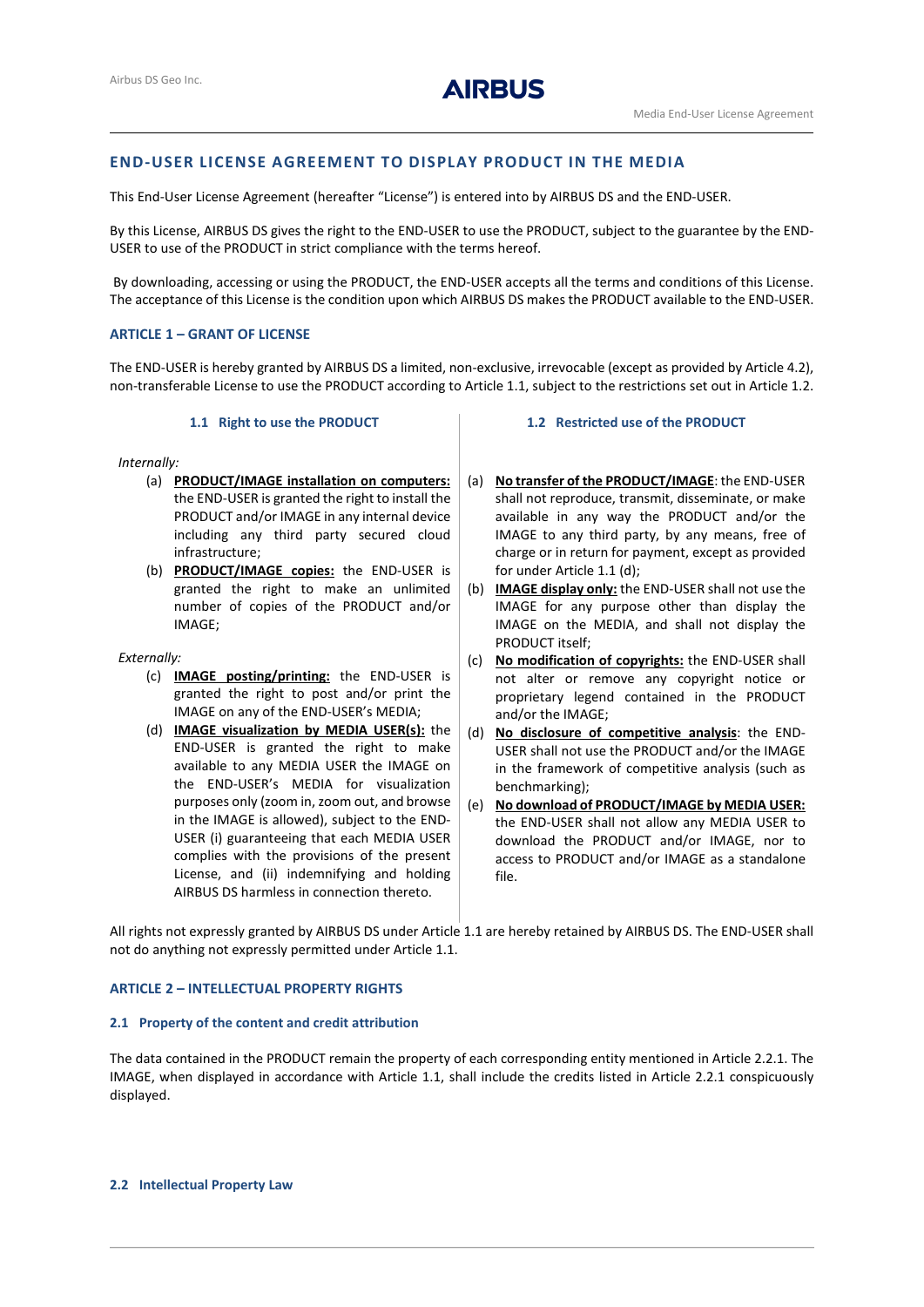| <b>PRODUCT</b>   | Entity owner                   | Credit attribution                          | Protected under<br>copyright law |
|------------------|--------------------------------|---------------------------------------------|----------------------------------|
| SPOT 1 to 5      | d'Études<br>National<br>Centre | "©<br><b>CNES</b><br>of<br>(year            | French law                       |
|                  | Spatiales (CNES)               | Distribution<br>acquisition),<br>Airbus DS" |                                  |
| SPOT 6 and 7     | Airbus DS                      | "© Airbus DS (year of                       | French law                       |
|                  |                                | acquisition)"                               |                                  |
| Pléiades         | d'Études<br>National<br>Centre | "©<br>of<br><b>CNES</b><br>(year            | French law                       |
|                  | Spatiales (CNES)               | Distribution<br>acquisition),               |                                  |
|                  |                                | Airbus DS"                                  |                                  |
| Pléjades Neo     | Airbus DS                      | "© Airbus DS (year of                       | French law                       |
|                  |                                | acquisition)"                               |                                  |
| PlanetSAT Global | <b>Planet Observer</b>         | In 3857 projection from                     | French law                       |
|                  |                                | zoom 0 to 13 : "©                           |                                  |
|                  |                                | PlanetObserver (contains                    |                                  |
|                  |                                | Copernicus data)"                           |                                  |
|                  |                                | In 4326 projection from                     |                                  |
|                  |                                | zoom 0 to 12 : "©                           |                                  |
|                  |                                | PlanetObserver (contains                    |                                  |
|                  |                                | Copernicus data)"                           |                                  |

2.2.1 The PRODUCT is protected by the copyright law detailed in the table below and international copyright laws, as applicable.

2.2.2 The PRODUCT and the satellite imagery data contained therein are protected by articles L.341-1 to 343-7 of the French Code of Intellectual Property Law as amended by the statute of 1 July 1998 relative to database copyright, and by similar statutes in European countries that have incorporated EU Directive n°96/9 of 11 March 1996 on database copyright into their laws.

## **ARTICLE 3 – WARRANTY – LIABILITY**

- <span id="page-1-0"></span>**3.1 Warranty.** AIRBUS DS warrants that it has sufficient ownership rights in the PRODUCT to make it available to the END-USER under the terms of this License.
- **3.2 Disclaimer.** AIRBUS DS does not warrant that the PRODUCT is free of bugs, errors, defects or omissions, and that operation of the PRODUCT will be error-free or uninterrupted nor that all non-conformities will be corrected. It does not warrant that the PRODUCT shall meet the END-USER's requirements or expectations, or shall be fit for the END-USER's intended purposes. There are no express or implied warranties of fitness or merchantability given in connection with the use of the PRODUCT or any other warranty. AIRBUS DS disclaims all other warranties or liabilities not expressly provided in Articl[e 3.1.](#page-1-0)
- **3.3 Liability.** In no event shall AIRBUS DS, nor its licensors, be liable for any claim, damage or loss incurred by the END-USER , including without limitation indirect, compensatory, consequential, incidental, special, incorporeal or punitive damages arising out of the use of or inability to use the PRODUCT , and shall not be subject to legal action in this respect.

The financial cumulative liability of AIRBUS DS and its licensors shall in any case not exceed the fees paid by END-USER for the PRODUCT(s) giving rise to the claim.

## **ARTICLE 4 – TERM AND TERMINATION**

- **4.1 License term.** This License is perpetual, unless terminated pursuant to Article [4.2](#page-1-1) or otherwise specified as part of the agreement or subscription to which this License belongs.
- <span id="page-1-1"></span>**4.2 Termination for END**-**USER's breach of license.** AIRBUS DS may, in addition to all other remedies to which it may be entitled under this License or by law, terminate this License by notice in writing if the END-USER breaches any of its provisions. The END-USER shall have no claim to any kind of indemnity in this case. Upon termination of this